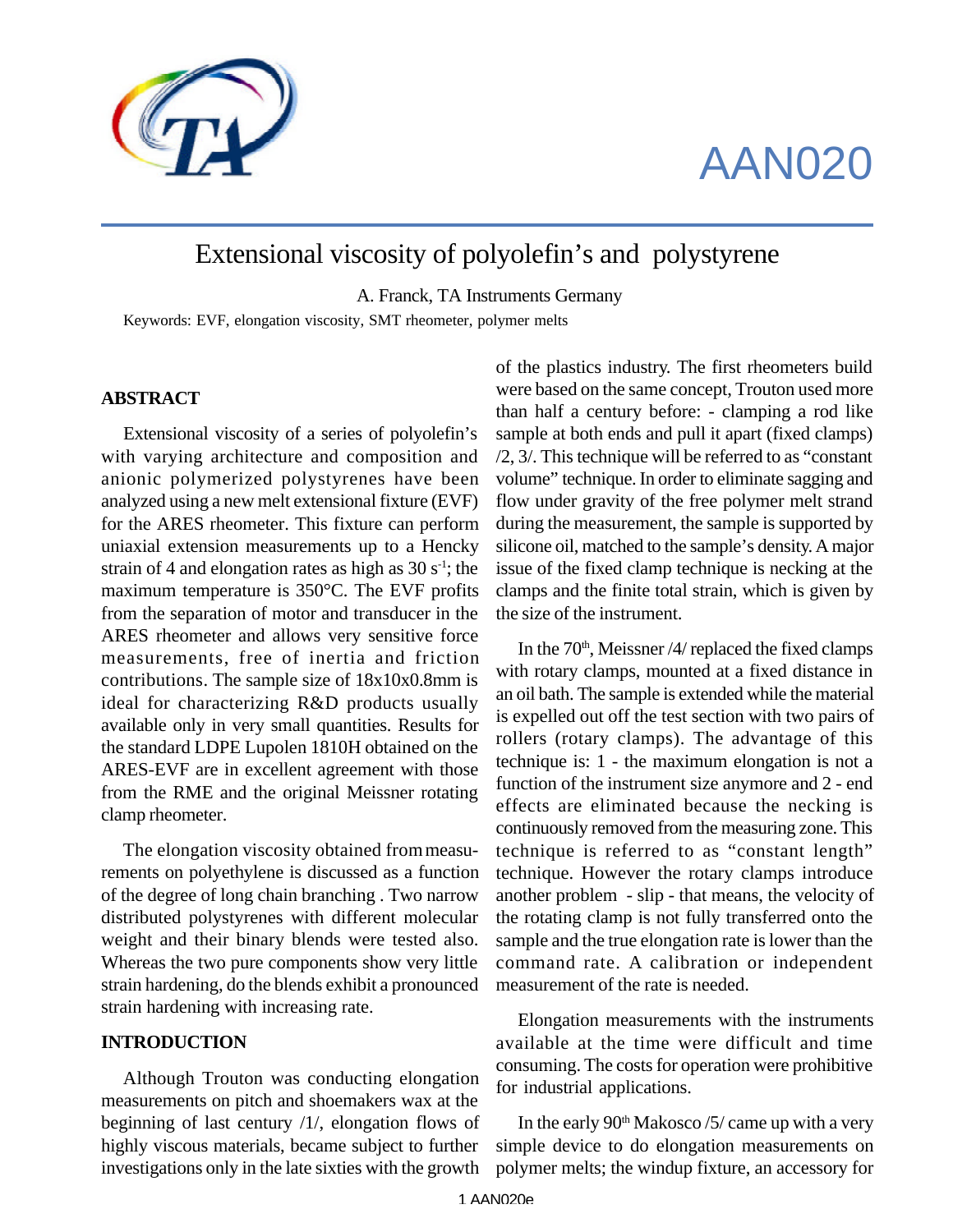the rotational rheometer. The wind up fixture was designed to operate without a supporting medium (oil or air). The actuator of the rheometer applies a constant elongation rate, while winding up the sample around a cylinder mounted on the motor axis at constant rotation speed and the force is measured with the torque transducer. The advantage of this approach: - fast and inexpensive. The disadvantage: - only one side of the sample is elongated and the other end is fixed to the transducer conventionally, which forces the stagnation point into the necking zone of the fixed clamp.

Sentmanat  $/6$ /in the late  $90<sup>th</sup>$  merged the rotary clamp and wind-up technique. He miniaturized the rotary clamps and replaced the rotary clamps with two single rotating cylinders – a sort of wind up fixture, winding up the sample on both sides. This approach corrected the main issues of the wind-up fixture, however unfortunately has one disadvantage – the force measurement is not decoupled from the driving mechanism of the cylinders and as such, the force transducer has to be calibrated for the friction of the gears and cylinder bearings – which reduced the available torque range of the instrument.

The new elongation fixture /7/ described in the following corrects this problem – the force measurement system is fully decoupled from the motor and the full torque range and sensitivity of the transducer is accessible to measure the force, while the sample is extended on both ends equally.



Rotating drum  $\Box$  X-ducer shaft Motor axis Fixed outer axis Pair of gears

*Figure 2: Schematical drawing of the EVF*

#### **EXPERIMENTAL**

The extensional viscosity fixture EVF is based on the "constant length" design and elongates a high viscosity polymer melt sample at constant Hencky rate when mounted on a rotational rheometer with separate torque transducer. Two single cylinders are used to wind up the sample (figure 1). While one cylinder is fixed and connected to the transducer to measure the force, is the other cylinder connected to the motor which performs two different movements in order to wind up the sample on both drums. The first is a rotation around its own axis to wind up the sample; the second is a rotation around the axis of the stationary cylinder at the transducer winding up the sample on the second cylinder. Since the motor cylinder, during one revolution around the transducer cylinder performs one revolution around its own axis, the sample is wound up equally on the two cylinders. Rotating the two drums at the same speed around their own axis gives the same result. The advantage of the new technique: the force measurement is decoupled from the motor motion and no friction contributions need to be corrected for.

The schematical representation of the EVF is shown in figure 2. The stationary cylinder is aligned with the transducer axis and the force is calculated from the measured torque divided by the radius of the cylinder. The motor cylinder is mounted eccentric onto the motor shaft at a distance (center to center of the two cylinders) of 12,7mmm. A rigid hollow shaft

*Figure 1: EVF operation principle*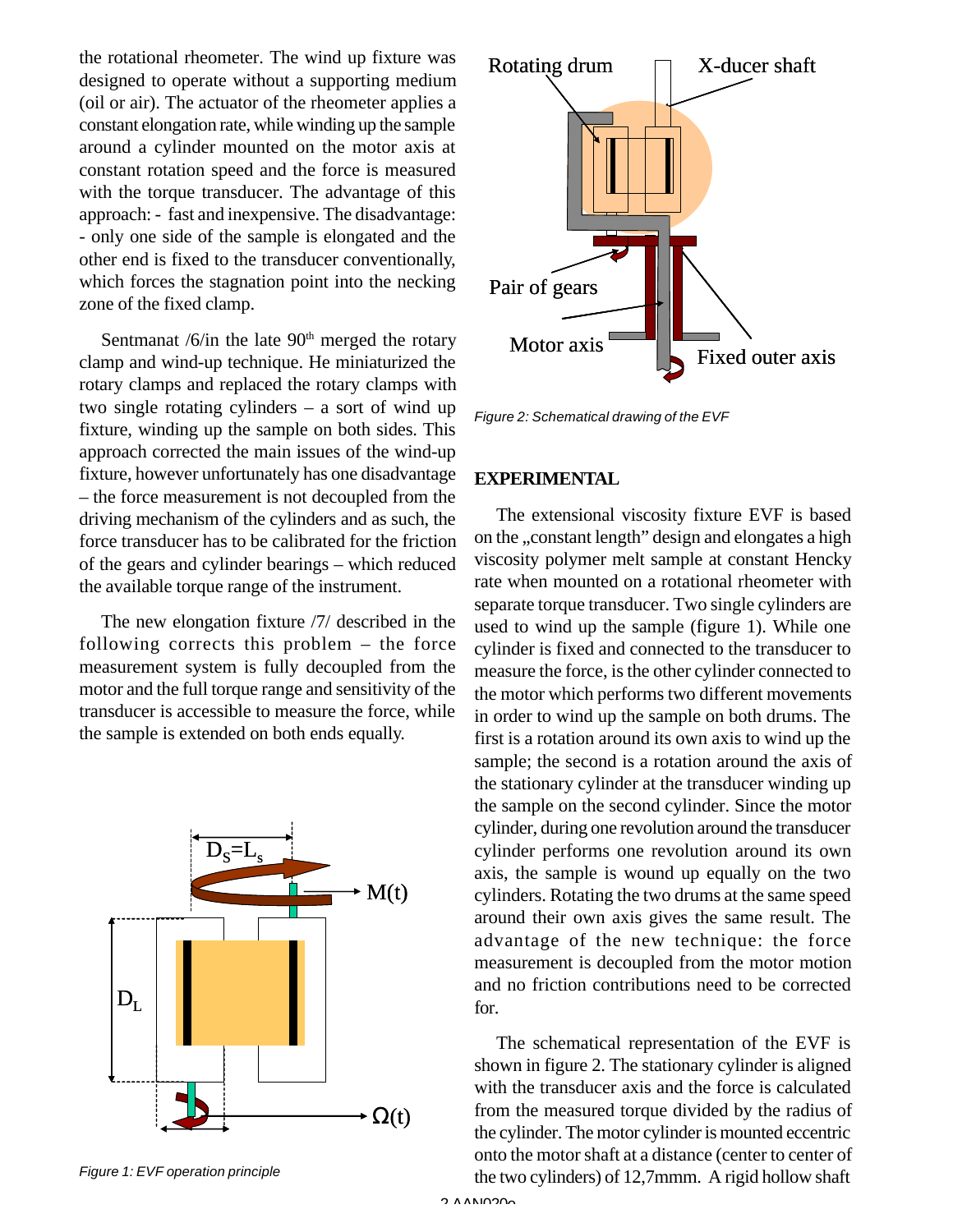

*Figure 3: Illustration of the mounting of the sample clips*

which ends as a spur gear at the top, mounted over the motor shaft spins the motor cylinder around its own axis while the motor rotates the whole manifold around the transducer cylinder. The clearance between the czlinders is 2.4 mm. The dimensions are chosen such that the fixture fits into the air convection oven, while optimizing maximum strain and sample size.

The test sample has a rectangular shape and is attached to the cylinder with two small clips (figure 3). The purpose of the clips is twofold: 1) holding the solid sample during loading and 2) transferring the cylinder velocity equally on both sides of the sample, thus eliminating any shear contributions at the clamp i.e. eliminating slip. Note: adhesion of the sample to the cylinder surface is assumed.

The experimental procedure will be discussed, based on the uncorrected force trace in figure 4. The test specimen expands, once loaded into the rheometer due to the density change during melting the sample buckles and therefore needs to be straightened before starting the proper experiment. This is critical in order to obtain good test start up results.

A tzpical experiment consists of the following steps:

- After loading and temperature equilibrium, the motor is rotated by an angle sufficient to straighten the sample and compensate for the sample expansion. The sample expansion is determined from the density difference of the sample at loading and at test temperature. During the pre-stretch, a force is applied to the sample (in addition to expanding, the sample will also shrink due to internal stresses).



*Figure 4: Test procedure including pre-stretching, relaxation, step rate test and final relaxation*

zero.

- The third step is the elongation test itself. At a constant rotation speed, the motor deforms the sample at a constant Hencky rate.

- After the test is completed, an optional relaxation zone can be added. This relaxation zone is useful to check the test performance and to detect eventual transducer drifts. This is recommended, as the force decays exponentially during the experiment and small drifts generate large errors in the viscosity towards the end of the experiment.

The desired material response is the force as a function of time collected during the 3rd step of the test procedure. The force grows as the stress builds up at the start, then goes through a maximum (Figure 5). Due to the exponential decrease of the crosssection of the sample the force decreases continuously towards the end of the test. The sample stress is increasing strongly at the beginning and then





- A relaxation step allowing the force to decay to

*Figure 5:Typical force curve for a branched polyethylene*

3 AAN020e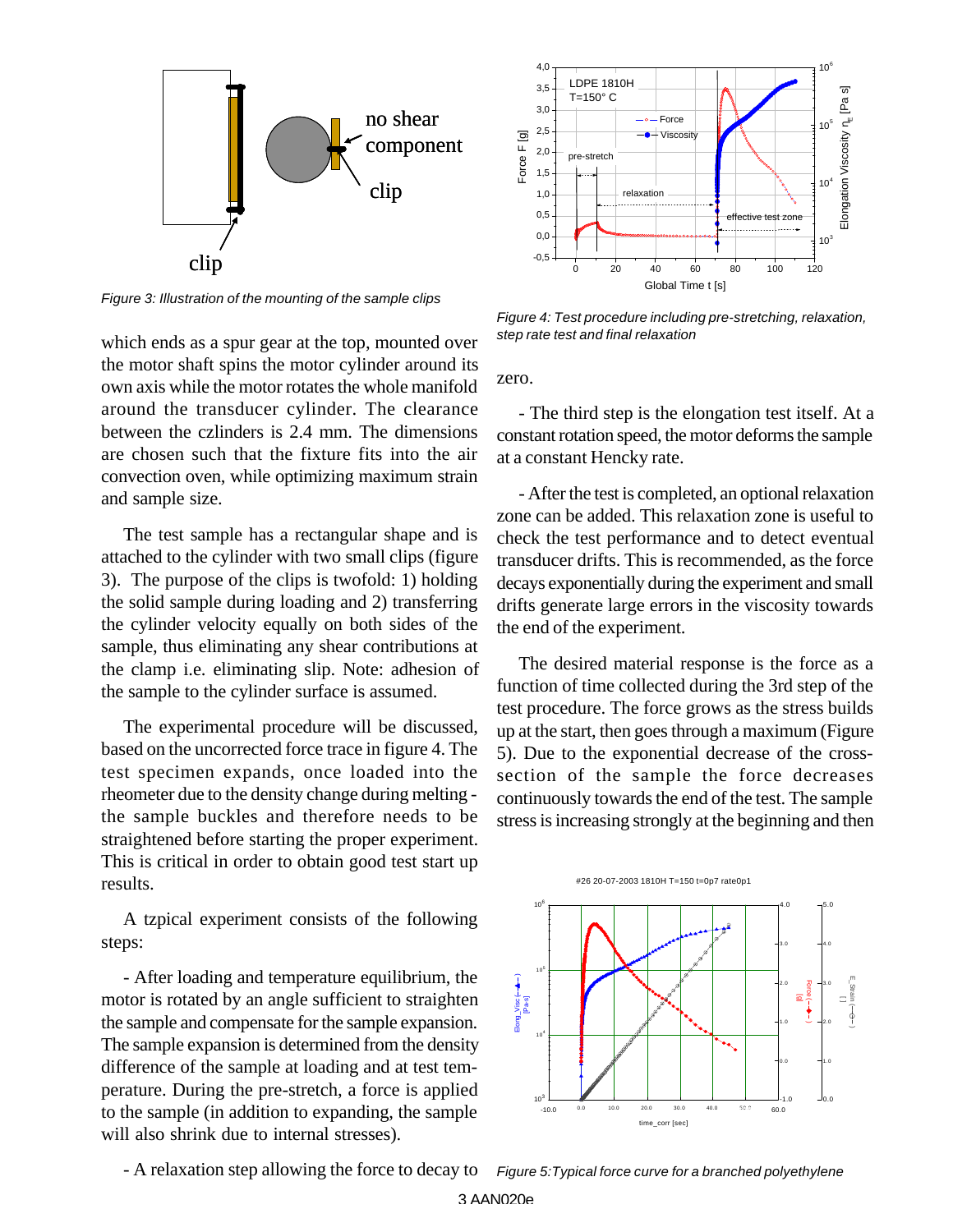

*Figure 6: Time dependent viscosity corresponding to the force trace in figure 5*

levels of to a steady state. Typical for a branched polyethylene is the bump in the decaying force curve, which translates into an second strong increase in the stress curve, referred to as strain hardening.

Figure 6 shows the viscosity as a function of time in a double logarithmic plot. The strain hardening effect, represented by the viscosity increase after 10 s at a Hencky rate of 0.1  $s<sup>-1</sup>$  is very pronounced and typical for the LDPE used in this experiment.

# **INSTRUMENTVALIDATION**

In order to validate the EVF, a series of tests has been performed with the well characterized Lupolen 1810H. Data for this material are available for the first generation of the Meissner rheometer using silicone oil as a sample support medium and the RME\*, a commercial rheometer based on the



*Figure 8: Data reproducibility. Results were obtained using different ratios of sample width to thickness*

Meissner design, using air to support the sample. As can be seen in figure 7, excellent agreement has been obtained over the range of rates investigated. Slight differences are seen at lower rates at high elongations. Tests at  $10 s<sup>-1</sup>$  were not possible on the Meissner unit and the RME. The EVF can easily generate data up to 30  $s<sup>-1</sup>$ . On the other hand, is the EVF limited by a lower maximum strain.

Excellent data reproducibility is achieved with the EVF. Results from experiments with sample thicknesses ranging from 0.7 to 1.2 mm virtually superpose (figure 8). Samples thicker than 0.7mm cannot be tested above  $e^H = 3.4$ , because the clips come in contact (clearance of the czlinders 2.4mm)



*Figure 7: Results for LDPE 1810H comparing EVF and RME* \_\_\_\_\_\_\_\_\_\_\_\_\_\_\_\_\_\_\_\_\_\_\_\_

<sup>\*</sup> Extensional rheometer commercialized by Rheometric Scientific until 2003



*Figure 9: Elongation viscosity for LDPE 494A over a rate range from 0.003 to 30 s-1*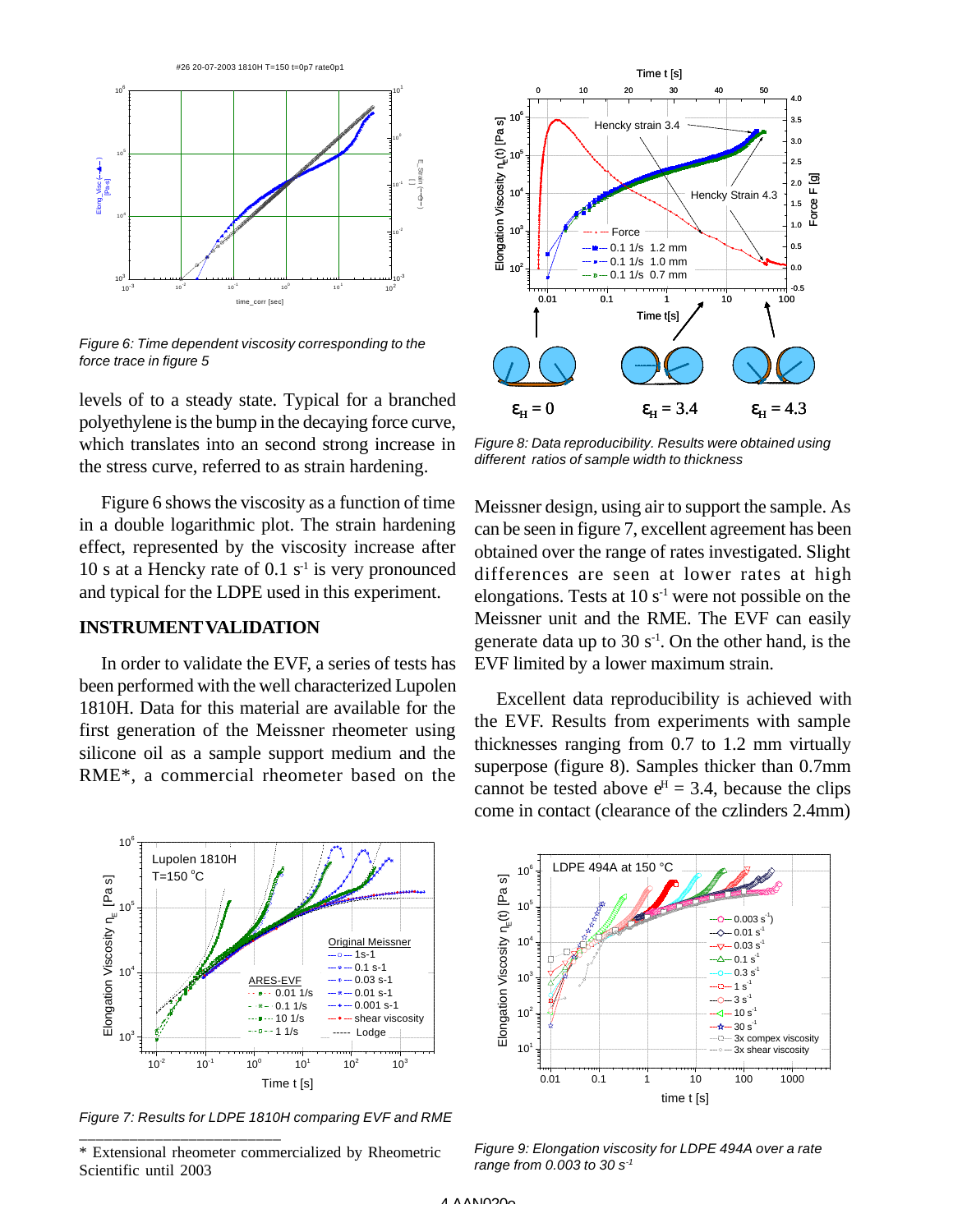

*Figure 10: Elongation viscosity for LlDPE Affinity 1880 over a rate range from 0.01 to 10 s-1*

after ¾ of a revolution. Experiments with a sample thickness of 0.7mm and below can be evaluated up to  $e^H = 4.3$ . The theoretical Hencky strain of 5 for one full rotation of the cylinder can not be obtained, because of the offset of the clamps at the start.

# **RESULTS FOR POLYOLEFIN'S**

LDPE 494A and LLDPE Affinity PL 1880 have been the subject of round robin testing in the past. The data obtained with the EVF coincide very well with 3 times the transient shear viscosity and the viscosity extracted from oscillation tests in shear in figure 9 and 10. The LDPE 494A sample was tested over a very wide range from  $0.003$  to  $30 \text{ s}^{-1}$ , the LLDPE Affinity 1880 from  $0.001$  to  $10 s<sup>-1</sup>$ . The LDPE shows pronounced strain hardening at all rates, whereas the LLDPE exhibits only a small strain hardening effect which seems to disappear at lower rates. The findings from a comparison of the two



*Figure 11: Comparison of LDPE 494A and LLDPE Affinity PL1880*

materials are (figure 11): - a higher viscosity for the LDPE 494A and - a strain hardening effect, also much weaker for the LLDPE, appearing at approximately the same strain for the two samples.

A series of LLDPE samples with different MI and zero shear viscosity have been tested to investigate eventual correlations with the elongation viscosity. Each elongation experiment was conducted three times. The results are given in figure 12. The error bar represents the standard deviation. The samples C and D with identical MI and zero shear viscosity show the same start-up behavior, but exhibit significant differences in the elongation viscosity at higher elongation. The sample B, with lower MI and slightly higher zero shear viscosity than sample A shows stronger strain hardening. The sample A with the lowest zero shear viscosity and the highest MI



*Figure 12: Correlation of the elongation viscosity of several LLDPE with different MI and shear viscosity*

has the lowest elongation viscosity at low and high strain. This example demonstrates the ability of the elongation viscosity to discriminate between materials, which cannot be differentiated using standard shear experiments. This difference in elongation viscosity of the LLDPE samples is attributed to differences in the long chain branching (LCB) of the polymers.

To show the sensitivity of elongation measurements to variation in branching, HDPE with slight differences in branching were evaluated in elongation. Figure 13 exhibits the viscosity curves for two types of HDPE, differing only by 2 side chains per 10 000 C of the chain backbone. The material of type 1(batch 1 and 2) has more side chains and shows also a stronger strain hardening effect.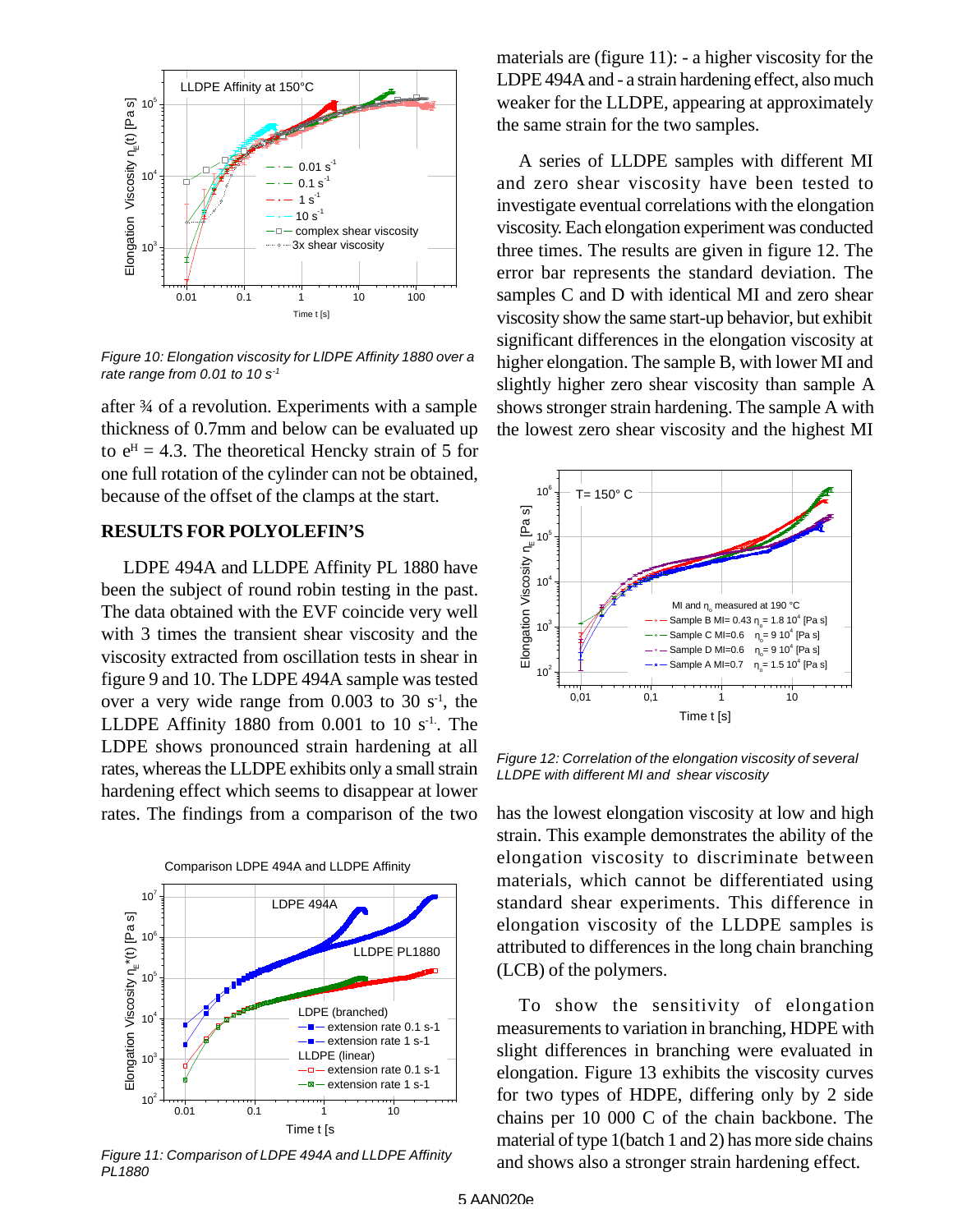

*Figure 13: Elongation viscosity of two HDPE, varying by two LCB per 10 000 C*

Extensional viscosity is a very sensitive discriminator for polyolefin materials with different degree of branching. Traditional shear tests using rotational or capillary rheometer often are not able to detect these changes, critical to process operations such as film blowing, blow molding, coating, etc.

# **NARROW DISTRIBUTED PS AND BINARY BLENDS.**

Linear, anionically polymerized narrow distributed PS and their binary blends have been tested in elongation. Two different molecular weights, 145000 and 330 000 were chosen. The results are shown in figure 14 and 15 for elongation rates from  $0.01$  to  $10 s<sup>-1</sup>$ . The elongation viscosity at low rate superposes quite well with 3 times the shear viscosity and the linear viscoelastic viscosity curve calculated from the complex viscosity. These linear PS samples show hardly any strain hardening. As soon as the elongation viscosity approaches a steady



*Figure 14: Elongation viscosity of na arrow distributed polystyrene:*  $M_w$  = 145000.

state at low rate, the viscosity drops again. It seems that linear polymer chains are inherently instable at large elongation as soon as a steady state has been reached. At higher rates, the samples break (shown by the fast drop in viscosity). The sample breaks always at the same strain. The breaking strain is **around**  $\mathbf{e}_{\mathrm{H}}$ =2.8 for the sample with  $M_{\mathrm{w}}$ =1450000 and 3.1 for the sample with  $M_{w}$ =330 000. Breaking



*Bigure 15: Elongation viscosity of a narrow distributed polystyrene: M<sup>W</sup> = 330000.*

occurs at lower rates with increasing molecular weight and decreasing temperature.

In contrast to the narrow distributed PS, do the binary blends of these same polymers show a pronounced strain hardening. The results of sample PS-145-330-70-30 (70%  $M_{w}$  145k and 30%  $M_{w}$ 330K), measured over a range of elongation rates



*Figure 16: Elongation viscosity of a binary PS blend. Composition: 70% of the component with M<sup>w</sup> =145 000 and 30% of the component with M<sup>w</sup> = 330 000*